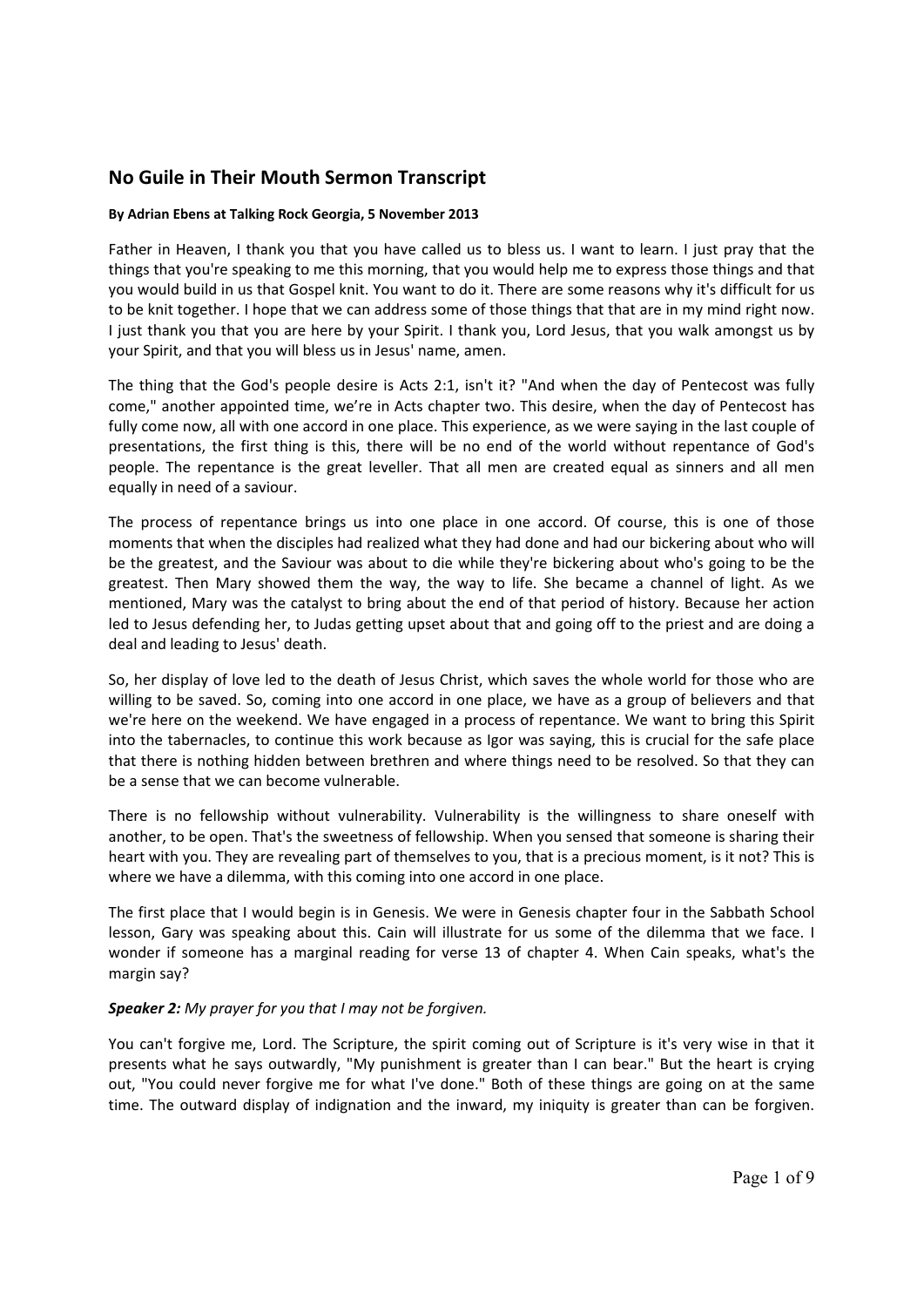Let's step back a bit in terms of our personal experience, one of the greatest barriers to vulnerability and intimacy, and I mean intimacy amongst brethren, a closeness.

Intimacy is part of being a child of Abraham because God said in Genesis 18, "I have known him," yada, intimate, "In order that he may command his family and his children after him." To command the family, in a sense of intimacy requires to receive intimacy in order to give intimacy. To know, and that's what we're talking about. As children of Abraham, we are a family. As a family, we are invited to that kind of intimacy and vulnerability. But the voice of Cain cries out because in the back of each of our minds, somewhere, there is a little voice that said, and I'll now bring it down to myself, and that in speaking to all of you, if you really knew what was in this head of mine, you wouldn't want to know me.

I know that you're hearing what I'm saying because we are all of one body. We have thoughts that go through our heads that cause us shame. We have a past, and we have a history that hurts us. We've said and we've done things that we regret. The accuser of the brethren is constantly saying to you, "These people don't want to be intimate with you. You do not deserve this kind of intimacy."

Have you ever witnessed a relationship, and I've seen this in some places where a husband will take a wife and the wife because of her upbringing, the way that she's been told, that the words that have been spoken to her by her caregivers is that you're no good? You don't deserve any good thing. Justify your existence. With that mindset being brought into an intimate relationship, she's being told she's no good. So, she begins to act out what she's been taught, and she begins to push her husband away or the husband in the same, pushing his wife away.

Intensely desiring intimacy, but at the same time pushing away because I don't deserve this. Until we can come to the place where we know that we are loved despite where we have come from, we will be very hesitant to engage in any level of vulnerability and intimacy with anybody else. Just a little footnote there, I've tried to write all about that in my little book, Identity Wars, about value system, to be valued apart from your performance. That's something that's very, very difficult to do. So, all of us have a history. Our Father knows our history. Our Father knows our history, and yet He's called us for a blessing.

That's the thing that continues to amaze me because as inspiration tells us the closer we come to Christ, the more wicked we see ourselves to be. But the closer we come to Christ, the more we realize that He knew this all along and he's loved me all the way.

Again, my heart cries out and I've expressed this in the foreword of my book, My Beloved. Is it me that he's calling for? You can't love me; I hear the voice of Cain in my soul. My iniquity is greater than can be forgiven, you cannot love me. My Saviour says to me, "Is your word sovereign or is mine?" Who is the sovereign? This is the great tragedy of self-determination. Self-determination makes one a sovereign and that sovereign will ultimately condemn itself and judge itself unworthy of eternal life. That's why most people won't go, because they don't believe that God could love such an evil person. Yet he's beckoning, "My child, come. I want to be intimate with you."

For me to believe that, as Igor was sharing, all the fullness of God has manifest in Christ, and we can have the mind of Christ, to think that we can know all that is in the mind of the Father. I shout out with a joy. Why would he do that? He's willing to share what He knows. But He's so great and I'm so small. In dealing with organizations and leaders, people at the top of organizations aren't really that interested in the little people down the bottom, are they? All the way it seems, in many cases. He mixes with the important people. But our Father is not like that.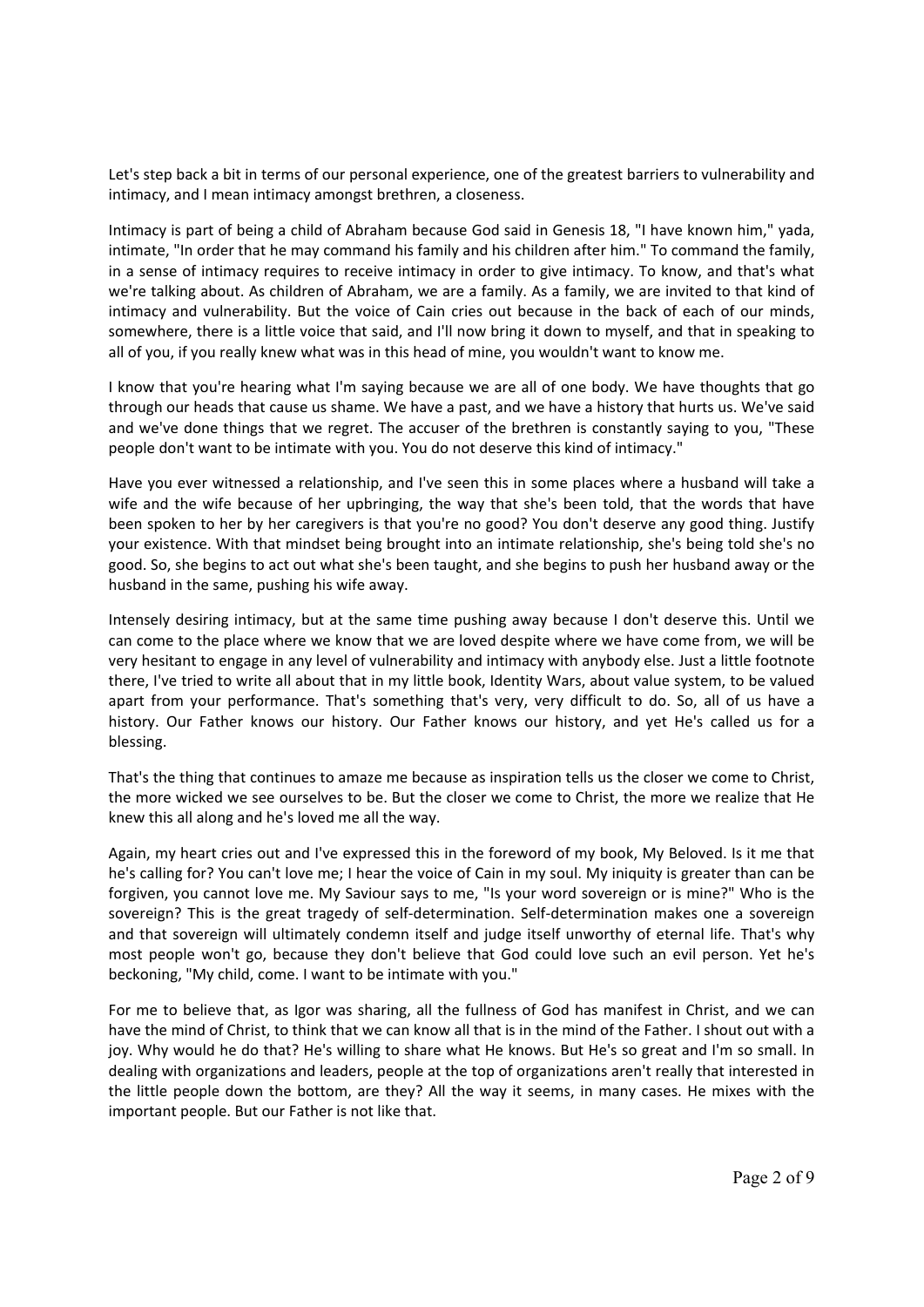So, the first barrier that will stand in our way or one of the barriers is, is your iniquity greater than can be forgiven? Is there something in your soul that says, "I can give out little bits, but I can't. If I give out too much, they'll know what I'm like. Once they know what I'm like, they won't want to know me. So, I'm going to play it safe." To be in one accord in one place is to get beyond that.

The second point that I had in my mind has to do with the third angel's message. Revelation. Again, we're picking up on the point of intimacy. Intimacy, there's something here. These 144,000 are sealed with the Father's name. In their mind, the Father's name is there. One of the characteristics that allows this seal to take place is found in verse 5. It says, "And in their mouth was no guile." What is guile? Deceit, an intention to deceive, to decoy, to present yourself in a position or represent yourself in a position that you're not actually there.

God's people are going to come out of guile. Again, I address this in greater detail in My Beloved. There's a section there where I deal with this question in a greater detail. But one of the byproducts of the spirit of Cain, that my iniquity is greater than can be forgiven and you wouldn't really want to know me, is to then fall into this process of projecting an image that is not actually who you are. On order to make conversation and to get a laugh, we project things that we don't actually believe. To project something that doesn't actually represent who you are destroys intimacy. When someone gets a sense that someone is speaking to you, and it's this... How can I describe it?

In inspiration, Ellen White talks about when she saw the smile on Satan's face, as he was taking a soul into his hand, that smile that comes into a human face when you've had something said to you and it's not what they are actually believing and thinking. Then the little smile comes up, there's this brief moment of possession, a possession of the soul. When you say something that you don't mean, the wicked spirits say to the heavenly angels, "He's acknowledging us. This is how we operate; we operate by saying things we don't believe in. We present ourselves as someone we are not, hand him over."

It is a fearful thing to fall into guile. Yet in my life experience, this kind of practice, to say things that I don't actually mean, to say things to get a laugh, is as natural as breathing for me. Inspiration affirms that. She says it is natural as breathing. Guile. I reiterate, guile is a natural product of a soul that could never believe that the actual person they are could ever be accepted. So, the projection begins, to project yourself in a way that you are not. I am very, very grateful that in the period of my courtship with my wife, our Father brought this to my attention.

As I look back now, I'm just so thankful. I mean, one of the challenges of the life of faith is you learn something, and then it's about another 10 years before you really understand what you learned. You're powering it off, but you still don't really understand what you're talking about. But we do that from small children, children are saying things and they're right in there, and they don't really know what they're talking about, and we never really change. We still are like that. But in the beginning, by God's grace, I was reading about this guile and come over to 2 Peter. I think it's 2 Peter. No, 1 Peter?

This is an emphasis point. I'm going back 20 years now to when this first really impressed itself upon my mind and that is 1 Peter 2:21, here was a calling. I'm reinitiating this call here today, "For even here in to where ye called because Christ also suffered for us leaving us an example, that ye should follow his steps." Notice what it says, "Who did no sin." Hallelujah. But notice, no sin means everything, doesn't it? What are the next words?

*Speaker 3: Neither was guile.*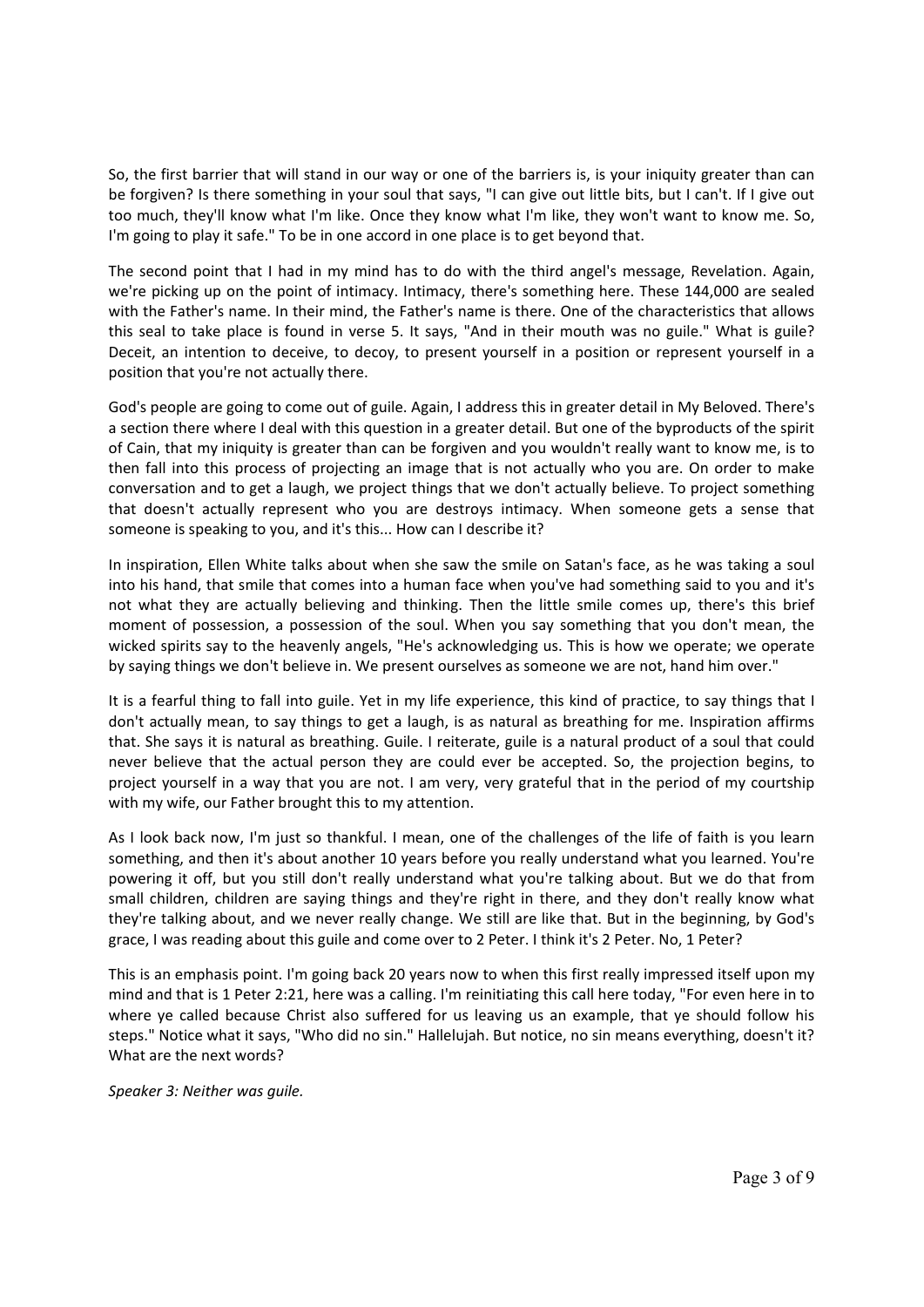Neither was guile found in his mouth. Here we have in a Hebrew parallelism, guile being equated with sin itself. Guile is specifically singled out as the number one issue, who did no sin, neither was guile found in his mouth. "Here unto were you called that you should follow his steps," no guile. No guile is the doorway to being in one accord in one place. It's the doorway to intimacy and vulnerability, after you have stood firmly upon the blood of Christ, that He could love a sinner. We should not call God a liar. It says, "If we confess our sins, he is faithful and just to forgive us our sins and to cleanse us from all unrighteousness."

When we believe that, we can leave behind the voice of Cain. They would never want to know me; they would want to know me because my Father loves me and I'm valuable in His eyes. Then the second step is to speak only those things which we mean. The third, then I'm not going to cover this point, but the step after that is that the things that we say are the words of our Father. That we would never say anything, that we mean, "I'm just going to speak my mind." Well, if we have the mind of Christ, let's speak that mind. In that speaking, there is no guile. No deception, no smile on the face that says, "Gotcha." That's what our adversary does. Gotcha.

There is a satisfaction in seeing confusion in the face of another human soul. As I think of how many times I've done that to people, I'm horrified. It's evil to laugh at gullibility and confusion in the face of a brother or a sister, in order to create a laugh. But again, I reiterate the point that when you're in a group of people and you know, when it's a little bit silent, and it's a little bit awkward, and we don't really want to share what we're feeling inside, somebody tell a joke. Let's break the ice. Then we head down that path.

I confess in the time that I've been here, I've already been engaging in that kind of behaviour. I've felt myself drawn into that. I ask God to forgive me. It's just a further realization that deep within the conscious, deep within the subconscious, there is still this thing that hangs on to me. It says, "These people really don't want to know you." I choose to disbelieve that, I choose to believe that you want to know me, and I want to know you. Because you are my brother and sister, you are a blood bought child of God, and He loves you. He's given everything for you. Therefore, I want to know you, and be one with you, even as Christ is one with His Father.

If I may, another point that has really been impressed upon me in terms of how guile affects our life and it tears down intimacy. Having no guile in your life is a huge, provides a huge protection for you and your family. Let me express it this way, that when you engage in the spirit of deception, what happened to Jacob? When he deceived, what happened? He was deceived. In one of the most critical aspects of life, the woman that he would be married to, because he was engaged in one of the most deceptive things, for a son to deceive his father is one of the worst things you can do in your life. He walked straight into it. Because he deceived, he was deceived. When we engage in deception, we invite deception.

When we allow ourselves to engage in deception, we invite deception. We invite spirits of deception. I would like to suggest to each one of us here, one of the biggest reasons why there is doctrinal difficulties is because we are inviting spirits of deception which deceive us. Does that make sense? If our heart inclines itself to guile, the spirits of guile when we pick up the Word of God begins speaking to us guile. Because we haven't eliminated these spirits from our heart, there's the danger of a strong delusion being sent to us. This is a serious issue, isn't it? These are all the issues that stand in the way of God's people coming together.

It takes the faith of Jesus to overcome guile. I can't overcome it. I can't. But my Saviour has overcome it, and I have the mind of Christ, all the promises of God are yes in Christ Jesus. During this time, let's be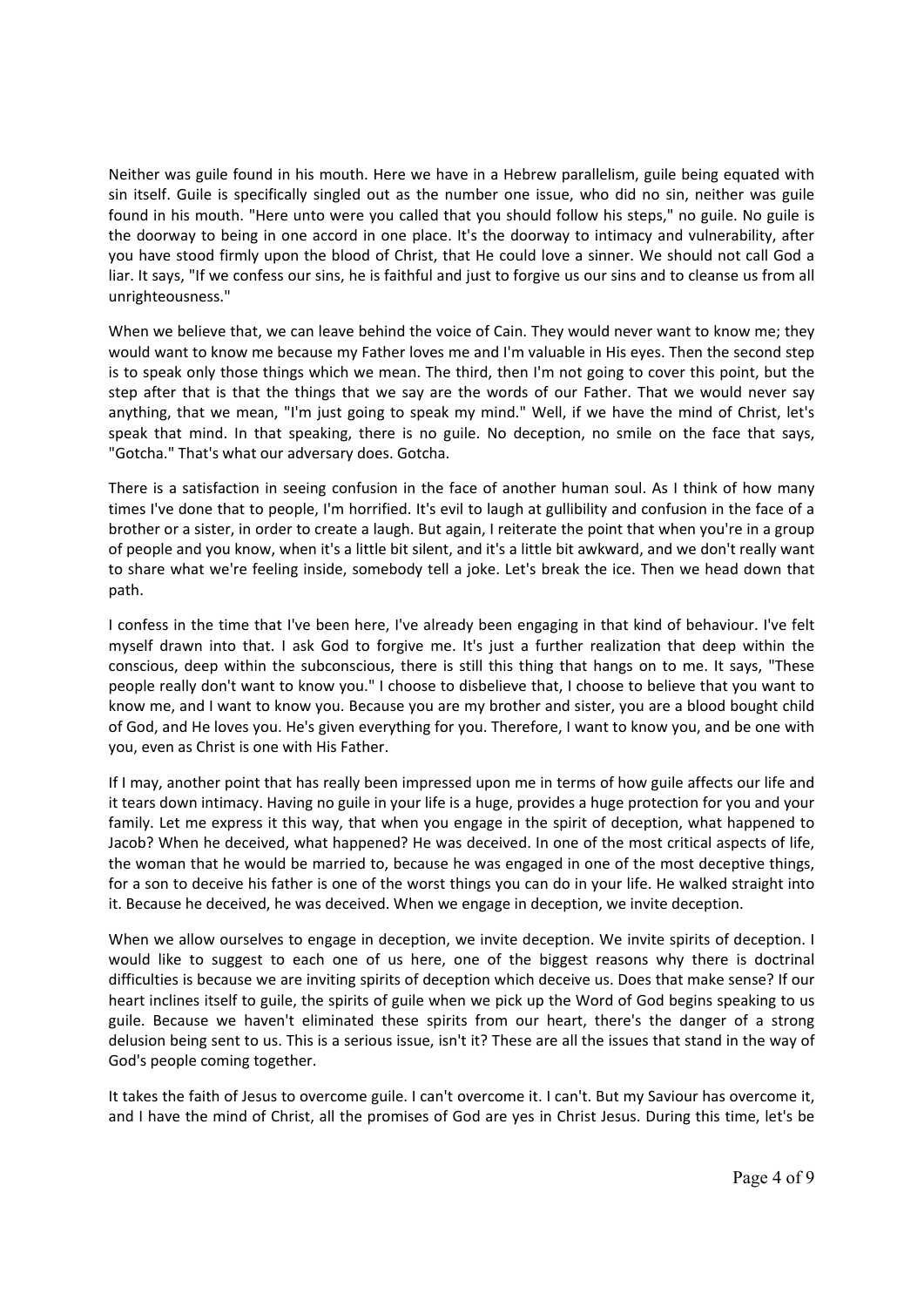our brother's keeper. I'm not going to be offended because I can't promise you that I won't slip. I won't be offended if you say, "Brother, are you sure? Did you really mean that? Are you sure?" It helps when someone asks a question, someone comes, "Brother, you are in sin."

I'll try and take that if you say it that way. But that's really hard because it really reinforces the voice of Cain, "Oh, I know, I'm a sinner." But then I justify myself and, "Well, you aren't so good yourself, are you?" It's like where do you go? My punishment is greater than I can bear. How dare you say that to me.

So, I'm appealing to us as brothers and sisters. The Lord Jesus can bring us out of guile. No one's ever going to be part of the 144,000 unless we come out of this spirit. Jesus is the only way; He's overcome it already. He has that perfect mind that only... He's the faithful witness. He will never ever say anything to you that is untrue, deceptive or in any way guile, He will tell you exactly what you need to hear. I'm thankful that my lips can express those words. I can express the words of my Saviour. In doing that, I can come out of guile.

In terms of these spirits, I want to just hone in on this little point about when we engage in a spirit, that spirit engages us. Some people say, "Had a long day, just want to let off a bit of steam. I'll sit down and watch a sitcom." Bit of comedy, laughter is good for the soul, isn't it? The Bible even says that laughter is like a medicine. But what is comedy all about? It's not very comical. It's desperately sad. If you sit and you watch comedy, you are watching deception. If you're watching deception, you will be deceived. Because the spirit of deception comes into your house.

*Speaker 8: Through someone else's expenses.* 

Yes.

## *Speaker 9: Maybe slightly missed the word of it, a merry heart can feel like this.*

A merry heart. Not a comical heart. Yeah. These things are evil. I mean, I think we understand the principle like to watch. This is where I'm coming back to My Beloved, the drama of transformed reality. Any film or drama that you would watch is guile because the people who are... For a man to play the role of another man is guile. That's a big statement. You can only be who you are. You cannot be anything other than who God called you to be and to take on the name of another man, to take on the name of another woman and to portray that person is guile. Because that's not who you are. God only asks you to live your life, not anybody else's life.

For that reason, I have found that even at that level, a small level of deception that's going on, you may be watching a very, very carefully rated film, it may have no language in it. It may have no sexuality or immorality in it, but it's still drama. Who was the first one that came to the human race presenting himself as something he was not? Lucifer. He is the master of transformation. The father of lies. So, we can't engage in any of those things. For someone like myself that has grown up with movies and films, it's some kind of spiritual, it's been like a spiritual medication for me to help me deal with the spirit of Cain within my soul. Your iniquity's great and can be forgiven here.

Here, Adrian, I've got some entertainment for you. Just put your feet up and relax, comfort your soul, I'll feed you. It was a hard process to put all that stuff aside. I had some very real experiences. I think maybe the Lord allowed the window to open a little bit more to really impress this upon my mind because I was mentioning this the other night that... This comes back to a presentation that I took called Strong Man of the House, that as the head of your family, as a spiritual leader of your family, if Satan can take you down, he's got access to the whole family. It's a really big point. It's a really, really big point.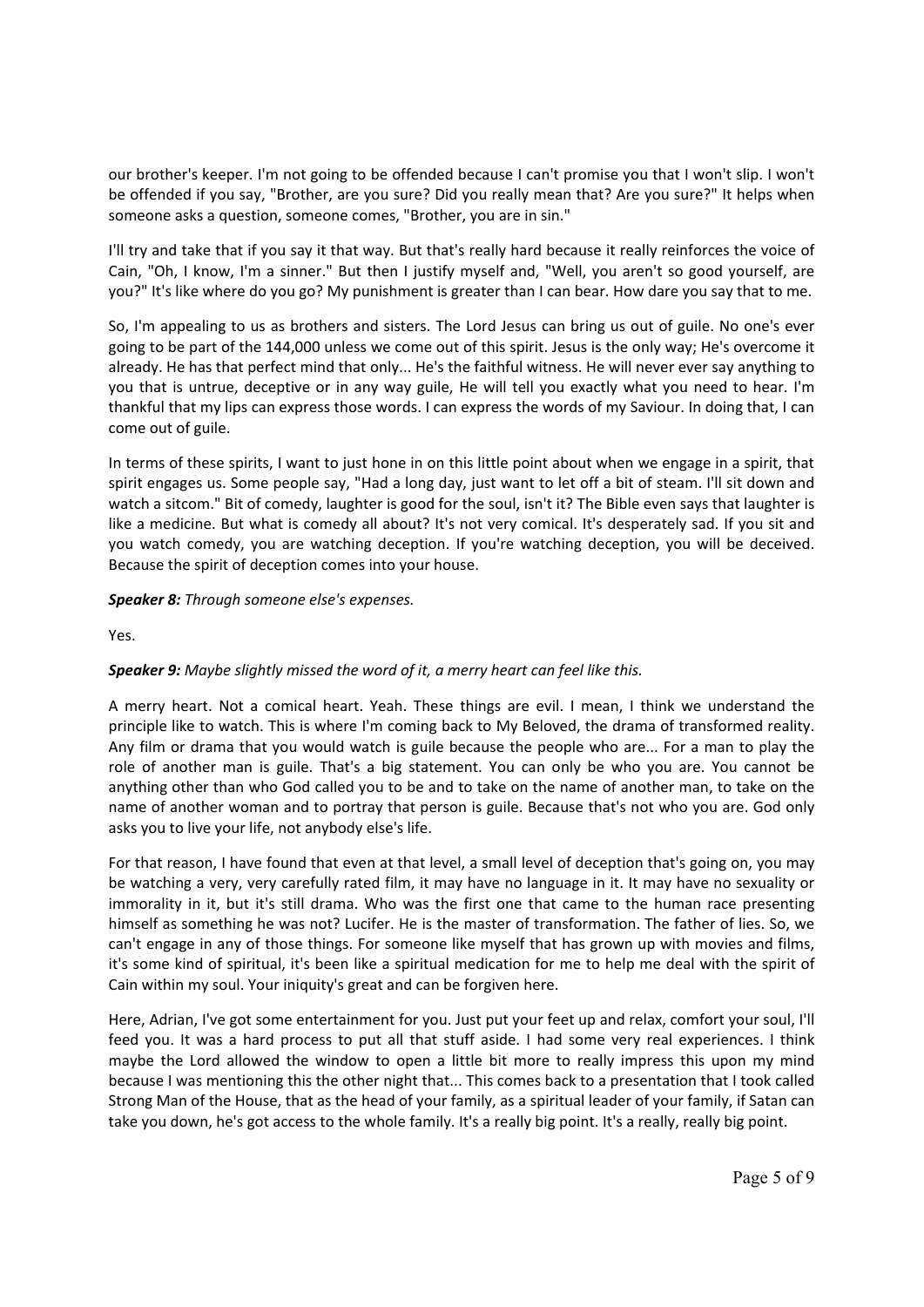From there, if the evil one can take the mother down, he's got even more access to the children.

I was just in a store. I bought some things. Sometimes when you're having an exchange with someone you've never really met before. You want to be friendly. I just made a comment off the cuff and it was guile. As soon as I walked out the store, my phone's ringing. My wife's on the phone. My wife saying we're having trouble with our son, he's starting to scream, because our youngest son has autism, and something's going wrong. Immediately the voice in my head, "You did this." You allowed this spirit into your house. It was really a challenge. You think, "Am I imagining this? Is this a coincidence?" The Bible indicates that this is the way it works.

Sometimes I think our Father amplifies the situation in order for us to get it. I need a lot of lot of amplification in my life because often I don't get it. So, I immediately knelt down and I confessed that sin, and it stopped. One thing that I've really learned about this is that if I have a violation in my life as the head of my house because my wife is under my influence, two weeks later, she's in a store. She's speaking to the sales person, out of her lips comes guile, two weeks after I did it. I planted the seed; I reaped a reward.

She's driving home after this experience with guile and she's driving along and in. It's a four‐wheel drive. It's a big vehicle. All of a sudden, the wheel starts going like this and then bang. The tire blows out. She's in the middle of nowhere. Again, my son, youngest son is crying. It's a really difficult situation, and she cried out to our Father. All sudden, out of nowhere, this man comes with this huge jack and changes the tire and then she's off on her way.

When she got home, and this is the point that really spoke to me, when my wife walked in the door, and she's feeling vulnerable because she realized she'd said something that she shouldn't have, and it created a difficult situation. At that point, what am I going to do? I'm not going to say to her, "Honey," that, "Honey, why did you do this?" You just see the rose just...

The Father was saying to me, "Adrian." See, he didn't go, "Adrian." Adrian, you know why this happened, don't you? Because you started this and you put your wife in a vulnerable position. You need to apologize to her for what happened in her life. Whoa. That's what headships about. That's headship. Taking responsibility. Bible says, "As by one man," doesn't say as by one woman, as by one man. Sin.

Taking responsibility, and I apologized to my wife for putting her in a position of vulnerability. These have been tremendous lessons. I would like to say, once you've gone through that experience, right, I've got that covered. It's not like that. But I share these things with you as illustrations of how the spirits of evil get access into our home. I want to share with you one more thing before I stop. This was a real shock to me. But I shouldn't be shocked.

That is a friend just sent a YouTube clip about a song that was about the sanctuary. It was about Jesus ministering for us in the sanctuary. I listened to the song and it was just beautiful. I just was drawn to the music and I begin to weep. One of the hardest things for me to understand has been that when you read something, when you are touched by something that has a spiritual connection to it, that I've automatically assumed that it's from God. That's been a big mistake that I've made. Satan would never ever bring me into an experience like this. Yet we've read an inspiration where it says many people can come and weep at the foot of the cross, yet they crucify the three angels' messages. They're weeping about Jesus and they're in love with Jesus, they're speaking the words, they're in love with Jesus. But when Jesus comes to them, they crucify him.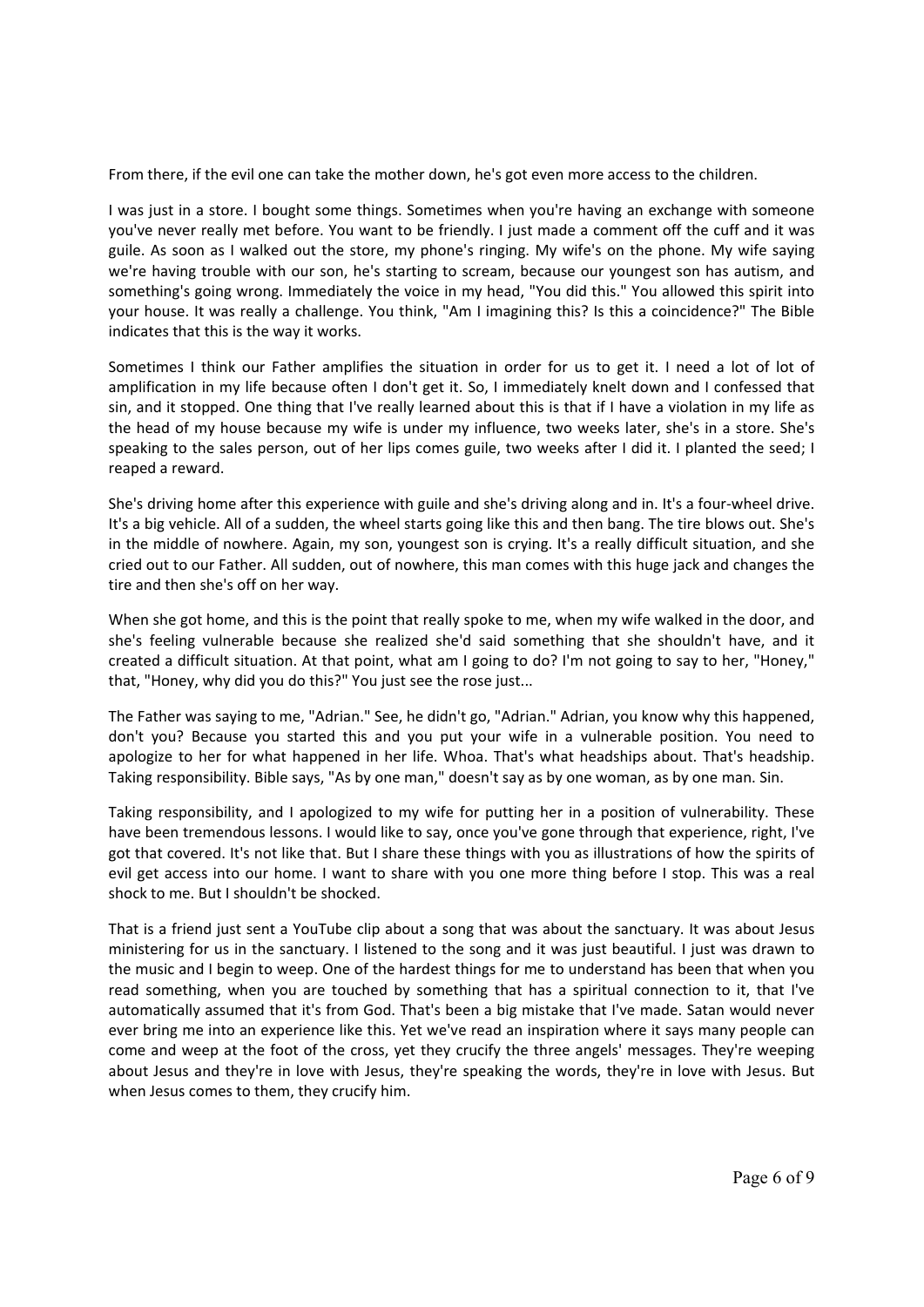I immediately went online, I purchased the album, I downloaded the album, and I began to listen to it. This was music that was released by an Adventist ministry. I began to listen to it and I was weeping. I was listening. I felt I'm being blessed and then over the next couple of days, suddenly, my wife and I began to miscommunicate. When I say miscommunicate, I thought you, but I thought you, but didn't you, this kind of situation.

There's the little bit of irritation that comes up, "But I did tell you. I told you." Oh, calm down. Put that back inside, hide that smelly rag. As soon as that began to happen, from what I'd learned, miscommunication, misunderstanding. Something's come into my house. Something's in my house. Now, I'm not trying to throw off my responsibility for my sin. But I'm also aware that the devil is a roaring lion seeking whom he may devour. I check myself, is it just me or is it something else. As I began to look around the house, I began to notice other things. This is one of the key things of spiritual headship, is God gives a man spiritual perception to see things that his subordinates won't always pick up.

That's a fearful responsibility. Again, on this particular point, I can say that I have failed miserably because whenever the Lord has shown me something spiritually, what the Father wanted me to do is get on my knees like Job and pray for my family. But so many times, I've gone, "Honey." I've pointed out the failure, not realizing that as the blesser of my home, whatever words come out of my mouth have tremendous power in my family. One of the greatest tragedies of my life and for most of us men here is we have not understood priesthood, the power of words because we don't think we are in the position of the blesser, and it says, "Women shall rule over them and children shall be their oppressors," we act like children, and we speak to our spouse as if they are our mother or our co-equal. We curse them, and it kills them.

So, I'm getting a bit off track there. But I began to notice that on my website, that suddenly my website crashed and it went down. Then other things started happening. I was getting this impression, Adrian, you need to check this music out. So, I went online. I started doing a bit of searching. I found out that this music had actually been written by non‐Adventists for Adventists. Then when I went and looked at these, the singers who were singing the song, we're not Adventists singing for Adventists.

Then I began to look at some of the other music that these musicians would perform, and these people would perform with Dolly Parton in the country music scene, and all of that kind of stuff. Can sweet and bitter water come out of the same fountain? I began to be a little bit alarmed. But there's something devilish. It's like, this little voice comes up in the back of my head saying, "Adrian, you are so conservative. It's just the music is good. Come on, lighten up a little bit. Don't be so stick in the mud, you know." You've already given up heaps of stuff. You gave up heaps of stuff, didn't you? Allow me to take it from you, you've given this up. What? Giving up.

So, I began this little self‐righteous discussion about, "Don't be a pharisee. Don't be a pharisee." But the Lord kept pressing me and things were getting more and more difficult. One morning, I was in the kitchen area with my wife, we had a gas stove. It was cool. I often would do this, I just get close to the stove area. I've done this many, many times before and we're talking and I said, "Honey, do you really think there's something wrong with this music? I'm really concerned."

Suddenly she screamed. She said, "Your jacket." I go, whoa. I hold out the back of my jacket, my jacket's on fire. I rip it off and I'm going, "I'm going to get rid of this music. It's going to kills us." I went in, I deleted it all. There was a spirit in that music. Do you know, we have an illustration in the in the book of Numbers when the children of Israel were coming into onto the borders of Canaan. Do you remember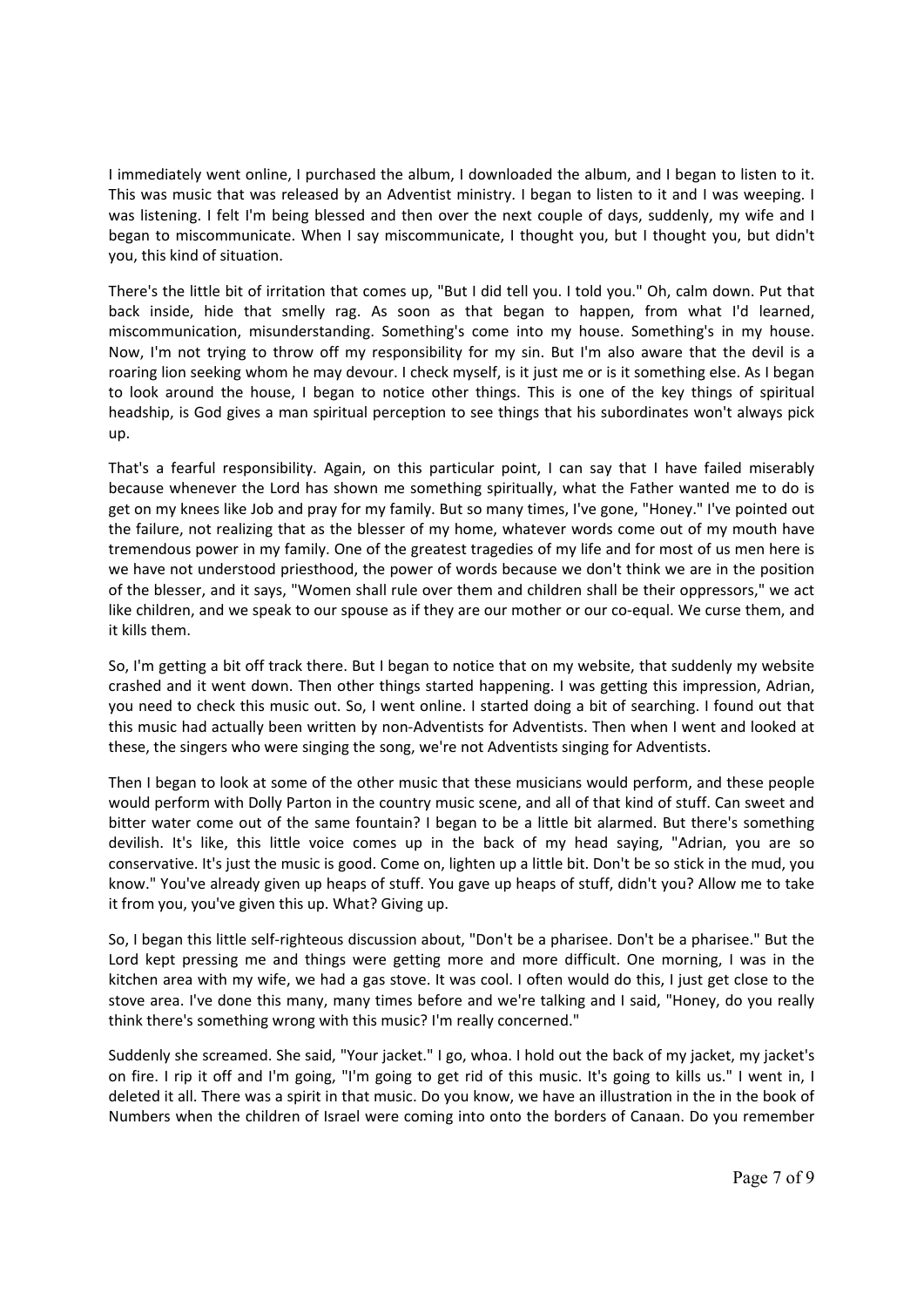the story of the Israelite prince who took the Moabite woman and a plague began to be released in Israel because of this event? Do you know that the two characters in that story are Zimri, who is the Israelite Prince, which means musical, and Cosby, the Moabite woman, her name means falsehood?

The union of falsehood with music was used to plague Israel. I would like to suggest to you that Israel is under a massive plague of a spirit of falsehood. Have you ever wondered, why so many of our brethren that we've tried to share the truth of God and His Son with, and there's nothing there? Have you ever thought that maybe a spirit of deception, a spirit of guile? Again, I'm not trying to say that we're not susceptible to these things as well. We're not, but I'm just speaking at that level. That the reason why many people can't see these things is because the spirits are deceiving. Against, I don't want to put everything onto spirits. But we know that they're there. We wrestle not against flesh and blood, but against principalities and powers.

That was such a shock for me to realize. I would say this to you, unfortunately or sadly, in many homes, there are homes that get used to conflict in the home. Things that happen to people just happen. It's just life. As if our Father somehow is, He's limited in his protection of us. Yet when we are engaging in things like this, we are opening doors. When the children of Israel murmured and complained, and that's another thing, when God's people get together, at some point, the devil will try and break out murmuring and complaining. When the murmuring and the complaining breaks out, the asps come into the camp and begin to bite the people.

All these things we're up against, at this point in time, Satan is going to want to bring all of this into the equation. The final point, and this is something that I'm still struggling with this, but I offer this to you. I don't have the full answers on this. But I think most of us are aware that the spirit that it attends our worship of the Trinity is a different spirit from the spirit that attends a believer in the Father and His Son do. There is a different spirit, is that right? There has to be because one is the Spirit of truth. Because one is true, and the other is the spirit of guile and deception.

Now, when the daughters of Babylon are engaged in the worship of their gods, what spirit is it that attends their music? Is it the Spirit of the Father and His Son or is it another spirit? I have begun to ask a question about when I'm watching YouTube videos that are being performed by people not of our faith, or even people that we have come from in our faith, what is the spirit that attends the music? Do I want that spirit in my home?

Now I want to hasten to add that we don't want to create an environment of when someone wants to share something with us, that we do the separating ourselves, but we need to be discerning of what we listen to and what comes. Therefore, what spirit is coming into our home and what's affecting our mind as we read the Word of God. This takes wisdom. I'm still trying to work out, well, I'm not sure. I'm trying to be much more careful about the types of things that I will listen to, particularly of a musical nature but also of a speaking nature.

It's not that I want to lock myself away, I just want to be discerning about the spirit that I'm allowing because my spirit is very susceptible to the spirit of the evil one because I've grown up with that, that's my nature. When the devil speaks to me, it's often like the sound of my own voice. That's really, really scary, because he's walked with me a long time as well. I wanted to lay all these points out for you, both for this appointed time and for when you go back home about these barriers to intimacy, these things that make our home an unsafe place because the spirits come in, and tear us apart, and cause confusion, and deception, and all these things. So, my prayer is that as a continuation of the atonement, that the cleansing will continue and deepen.